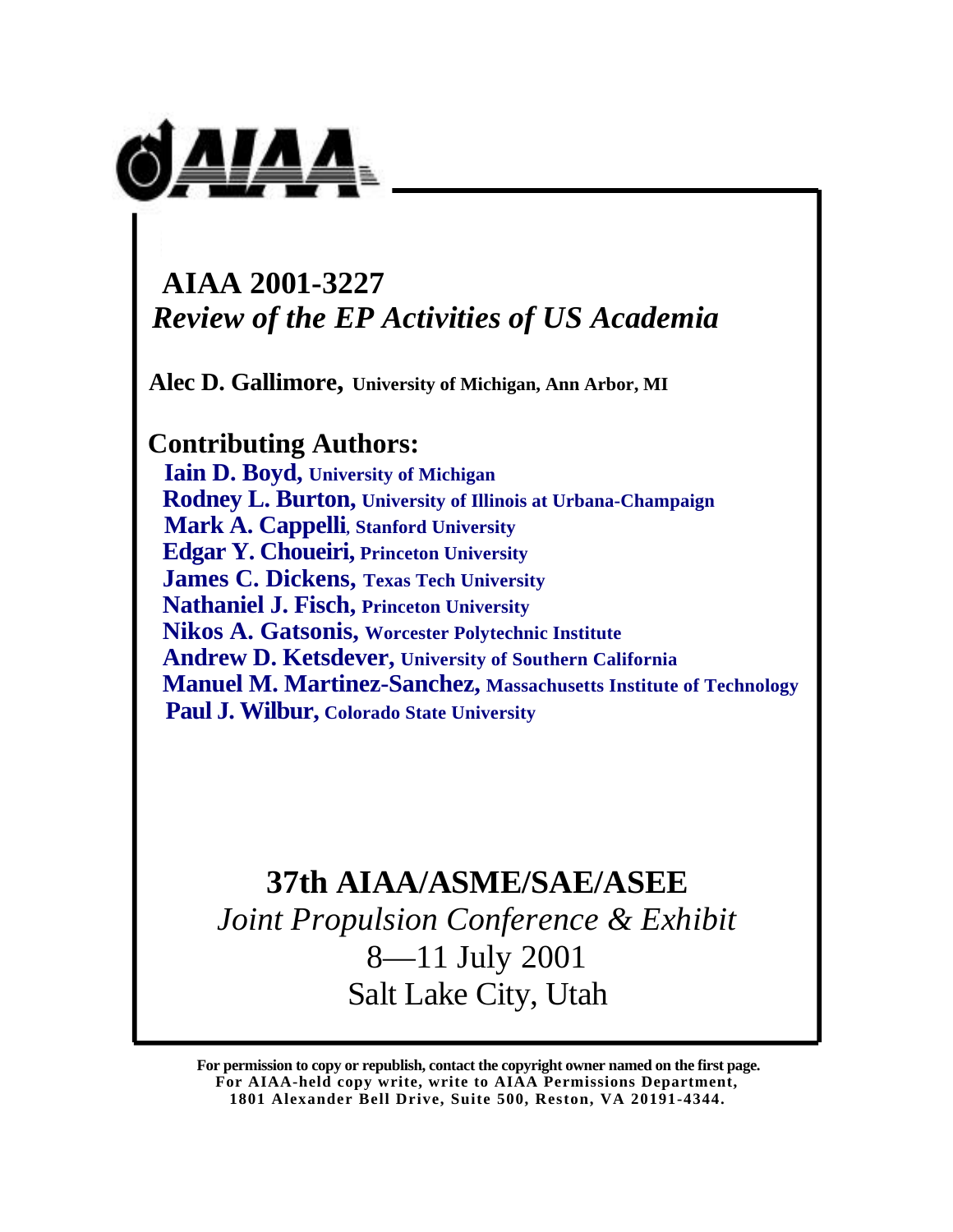# *Review of the EP Activities of US Academia*

Compiled and Edited by:

Alec D. Gallimore *The University of Michigan, Ann Arbor, MI 48109-2140*

#### **Abstract**

A review of electric propulsion (EP) research activities at academic institutions throughout the United States is presented. The research presented here encompasses experimental, computational, and theoretical investigations of a wide variety of electric propulsion devices as well as the development of new electric propulsion systems. This work is both broad in its scope and deep in its quest for knowledge. Academic research in electric propulsion contributes not only by being an educational tool to train graduate and undergraduate students, but also by being an important fundamental research component that complements government and industrial efforts. This article reviews electric propulsion research activities at Colorado State University, Massachusetts Institute of Technology, Princeton University, Stanford University, Texas Tech University, University of Illinois at Urbana-Champaign, University of Michigan, and Worcester Polytechnic Institute.

# **Colorado State University**

*Paul Wilbur Department of Mechanical Engineering Fort Collins, CO 80525 pwilbur@vines.colostate.edu*

There is an interest in probing interstellar space as part of the NASA Origins Program. The Ion Propulsion Interstellar Precursor Mission, which is an example of such a probe, would have 100 kW of power available for travel to 250 AU in 10 years. With an optimum specific impulse of  $\sim$ 14,000 sec. and krypton as the proposed propellant, a net accelerating voltage of 13 kV is required. This is an attractive operating regime for ion propulsion, but it is one that has not received much research attention.

In order to assure proper operation over the long operating lifetime required, a study of ion thruster grids in the required operating regime has been initiated. After completing preliminary numerical modeling of the grids, nineteen-hole grid-segment arrays that model

proposed grid designs are being subjected to experimental study. The effects of screen and accel grid geometrical factors (hole diameter, thickness and spacing), grid voltages and beam currents on ion beamlet focussing, non-charge-exchange ion impingement current and electron backstreaming phenomena are being measured. One interesting result is that the magnitude of the accel voltage required to prevent electron backstreaming is about the same for conventional, low-specific-impulse ion thrusters and the high-specific-impulse ones under investigation.

Results are showing that the OPT code used to establish a preliminary grid design does not adequately describe phenomena that are being observed experimentally. A new code written by Yoshinori Nakayama appears to be more accurate. A paper that describes the code<sup>1</sup> will be presented at this conference.

As mission requirements on ion thruster lifetime increase, concern about grid sputter erosion damage also increases. One way of improving grid lifetime would

*Copyright © 2001 by Alec D. Gallimore*

j

*Associate Professor, Associate Fellow AIAA.*

*Published by the American Institute of Aeronautics and Astronautics with permission.*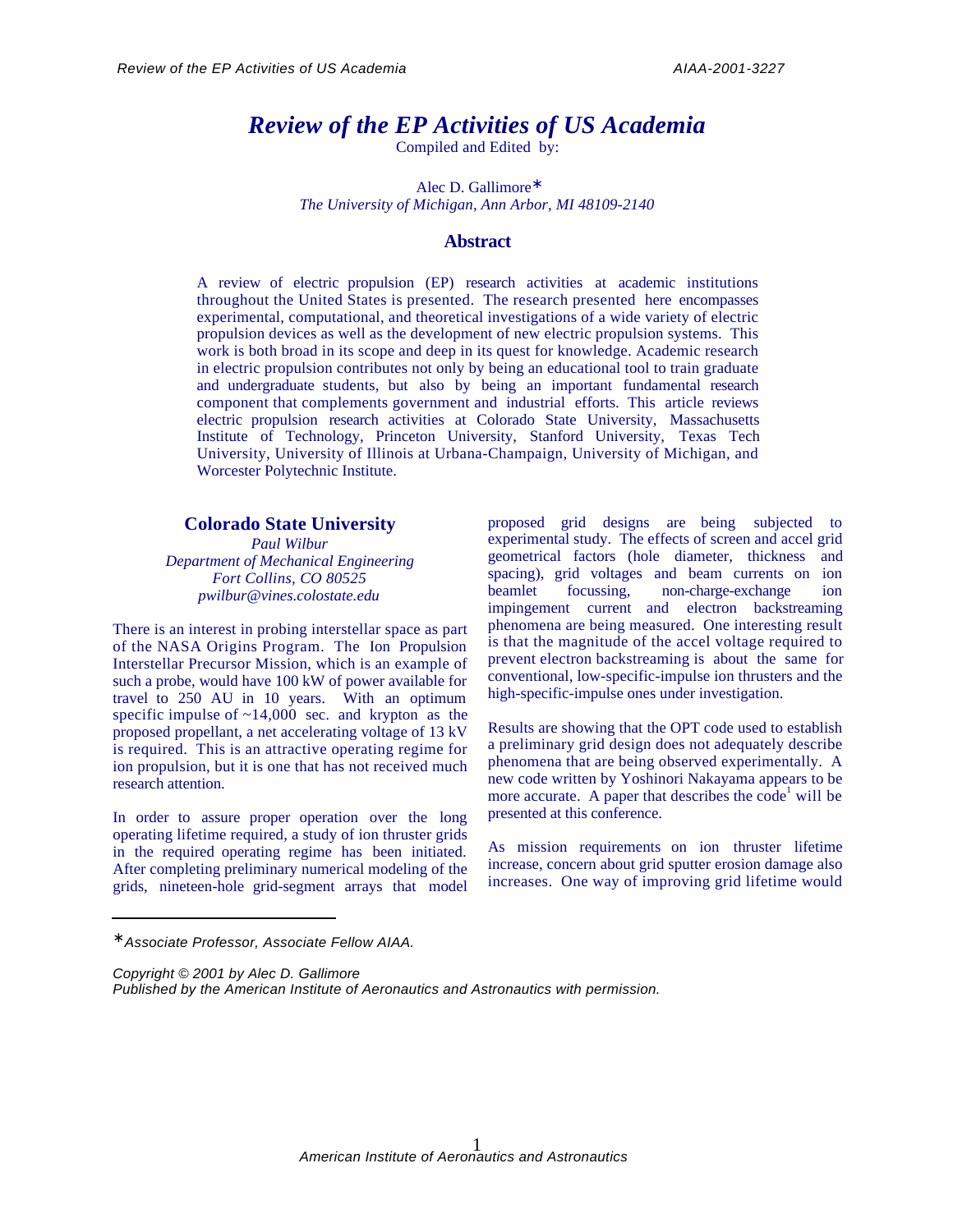involve ion implantation as a final step of grid fabrication. Molybdenum and titanium grid materials are being implanted using nitrogen and carbon as the implant elements. In order to achieve the needed treatment depth at a reasonable cost, the implantation is being done at a high current density and at an elevated<br>temperature where implanted species diffuse temperature where implanted species diffuse substantially beyond their ballistic implantation depths.

The processing is most cost effective at the highest possible implantation temperature where diffusion rates are greatest, and for both Mo and Ti this is about 850  $^{\circ}$ C. Beyond this temperature an - phase change induces unacceptable warpage in Ti and recrystallization induces unacceptable brittleness in Mo. In order to effect treatment of most of the grid thickness and also to prevent grid warpage it appears that both sides of a grid would have to be implanted simultaneously. Results suggest that a 50% reduction in the sputter yield of Ti can be accomplished by implanting it with C. A lesser reduction in yield  $(-30\%)$  is observed when N is implanted into Ti and when C is implanted into Mo. The smallest reduction is observed when N is implanted into Mo (~15%).

#### **Reference**

1. Nakayama, Y. and P. J. Wilbur, "Numerical Simulation of Ion Beam Optics for Many-Grid Systems" Paper AIAA-2001-3782.

# **Massachusetts Institute of Technology**

*Manuel Martinez-Sanchez Department of Aeronautics and Astronautics Cambridge, MA 02139 mmart@mit.edu*

During the past year, our group has been active in Hall thruster theory, colloid propulsion, electro-dynamic tethers, and preparation of a Shuttle-based interactions test. We have also completed theoretical work on a seeded arcjet. A few highlights follow:

J. Szabo completed his Doctoral work in which he developed an advanced PIC code that treats electrons as particles and allows calculation of their distribution function. Several special numerical procedures were introduced to handle the wide disparity of time scales present. The electron distribution is seen to be fairly anisotropic, but close to Maxwellian if the directions along and across **B** are examined separately.

In preparation for time-of-flight studies of colloid sources, P. Lozano demonstrated the electrostatic refocusing of an electrosprayed beam with an initial divergence angle of 17 degrees. A novel apparatus combining ToF and energy analysis capabilities for

the study of mixed ion/droplet beams has been designed and built.

 L. F. Velasquez completed the design and first build of a novel micro-fabricated colloid engine with 121 emitters, each 8 microns in diameter. The emitters are linearly arranged at the interface of two Silicon wafers, and occupy a linear dimension under 1.5 cm.

A study by J. Reichbach compared several micropropulsion options for a number of active or planned missions. Colloid, FEEP and PPT all were found to be optimal depending on the specifics of the mission.

 D. Robertson completed his Doctoral study of the physics and applicability of a Cesium-seeded Hydrogen arcjet. A wide stable range is predicted, in which Cesium is fully ionized, but Hydrogen remains diatomic and neutral, thus ensuring a high efficiency. A mission study indicates that this propulsion option would outperform all others for time-limited missions, such as LEO-GEO transfer of communications satellites.

New programs have been started on Hall thruster engine and plume modeling. The former is focused on high specific impulse regimes, and will use a combination of our new PIC code and a new plasma and gyro-averaged code being developed by Dr. O. Batischev. The plume effort aims at examining complex geometries, such as whole spacecraft with EP thrusters or multiple spacecraft, and also at improving the physical description of both, plasma and surface-plasma interactions.

# **Princeton University**

*Edgar Choueiri Department of Mechanical and Aerospace Engineering Princeton, NJ 08544 choueiri@princeton.edu*

Measurements of the current sheet canting angle in electromagnetic PPTs for eight different propellants (including methane) are presented in Ref. [1] using optical, interferometric diagnostics and magnetic probes and showed an inverse dependence on the atomic mass implicating a possible role for Hall and ion conduction behind canting. The concept of using UV light to initiate uniform current sheets in PPTs is studied in Ref. [2] using a YAG laser and a potassium photocathode. A miniaturized ablative Z-pinch PPT was developed based on the performance improvements prescriptions developed in Ref. [3] that allow scaling of performance to thrust/power ratios as high as 30 μN/s by increasing the propellant height-to-inner diameter ratio.

A study of energy partitioning in the lithium Lorentz Force accelerator (Li-LFA) is being conducted using a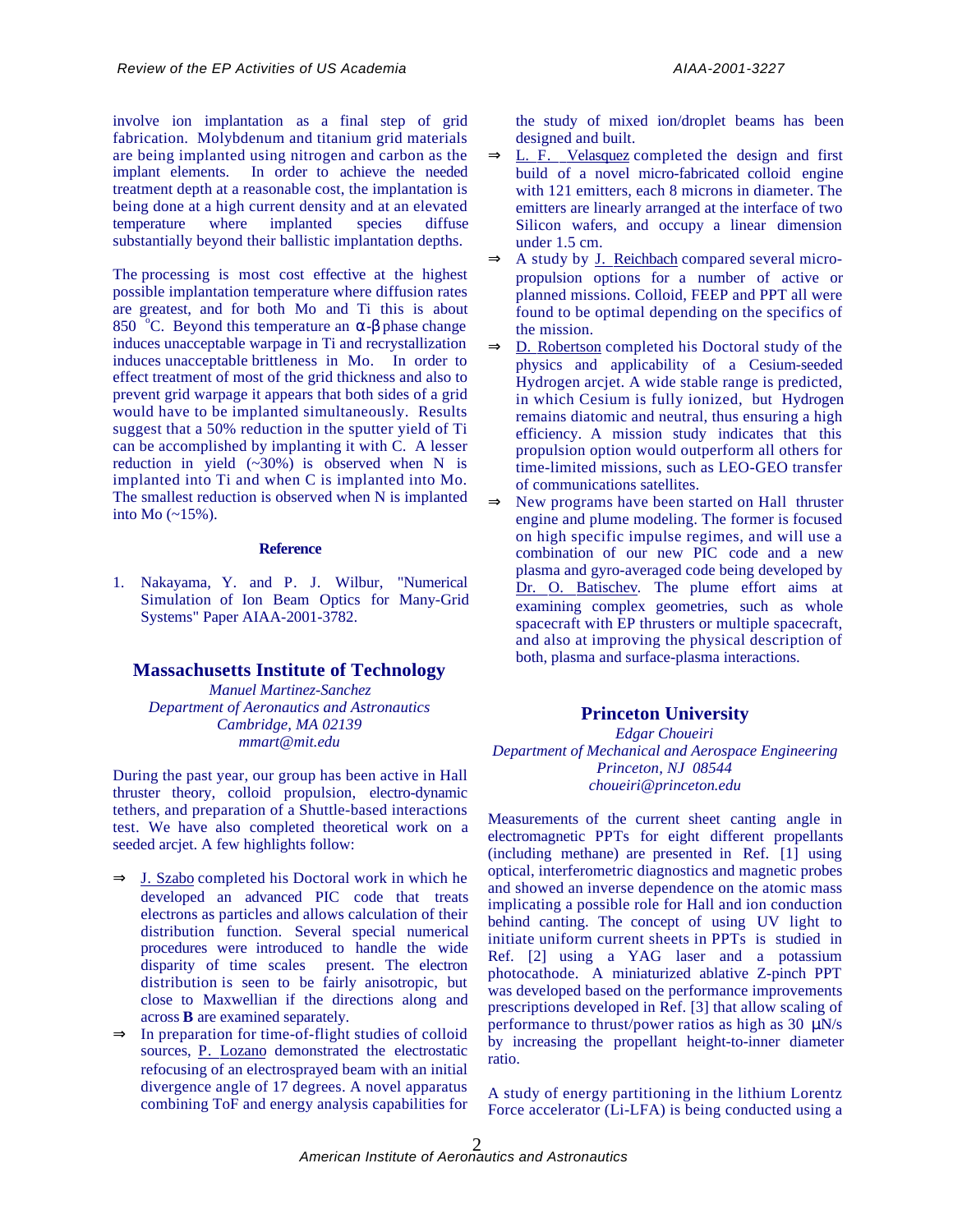30-kWe thruster developed at the Moscow Aviation Institute. In Ref. [4] the focus is on performance characterization using an inverted pendulum thrust stand. The details of the development, calibration and integration of a high-accuracy lithium mass feeding system is discussed in Ref. [5].

A two-temperature fluid code[6], with a real equation of state and anomalous transport for simulating plasma thrusters has successfully predicted many salient features (see Fig. 1). This code is now being adapted for parallel computers.

#### **Numerical Simulation**



**Observed Ion Emission**



**Fig. 1 Results (top) of the new numerical simulation code at Princeton showing the calculated charged particle density pattern in an MPDT compared to observed ion emission (bottom).**

A systems level trade-off study has been performed [7] for the Terrestrial Planet Finder (TPF) mission for three architectures (free-flyer, monolithic and tethered) using one of 5 types of thrusters (Hall, APPT, AZPPT, GFPPT and FEEP). Using a low-power Hall thruster with a tethered configuration was found to yield the most competitive option (initial mass below 3200 kg).

A newly discovered ion acceleration mechanism that occurs naturally in the ionosphere has been studied theoretically using a Hamiltonian representation of the interaction between two beating electrostatic waves and a magnetized ion. The study (to be presented at the 2001 IEPC) is guiding the design of an experiment that evaluates the merit of this mechanism for propulsion.

A numerical investigation [8] of supersonic radiative energy addition in a two-stage microwave electrothermal thruster showed that a toroidal plasma forms in the supersonic section and can lead to a 55% increase in the thermal efficiency. The code is being used to build an experimental thruster.

The final results [9] from neutral gas injection in the ionosphere from a spacecraft using a Hall thruster in a no-discharge mode show that lower hybrid waves can explain much of the wave and particle activity observed during the releases.

The fundamental difference between the SPT and TAL variants of the Hall thruster is shown [10] analytically to be related to the secondary electron emission coefficient of the walls which controls the electron energy flux to the walls and affects the spatial extent of the accelerating potential.

#### **References**

- 1. T.M. Markusic and E.Y. Choueiri "Optical Interferometric and Magnetic Measurements of Current Sheet Canting in Pulsed Electromagnetic Accelerators,"  $37<sup>th</sup>$  Joint Propulsion Conference, Salt Lake City, UT, AIAA 2001-3896.
- 2. J.W. Berkery and E.Y. Choueiri "Photoelectric Discharge Initiation for Gas-fed Pulsed Plasma Thrusters," 37<sup>th</sup> Joint Propulsion Conference, Salt Lake City, UT, AIAA 2001-3897.
- 3. T.E. Markusic, K. Polzin, and E.Y. Choueiri. "Ablative z-pinch pulsed plasma thruster." 36th AIAA Joint Propulsion Conference, Huntsville, AL, USA, 2000. AIAA-2000-3257
- 4. A.D. Kodys, L.D. Cassady, G. Emsellem, and E.Y. Choueiri "Experimental Investigations of a 30 kW Lithium Lorentz Force Accelerator with Applied Magnetic Field" Joint Propulsion Conference, Salt Lake City, UT, AIAA 2001-3500.
- 5. A.D. Kodys, G. Emsellem, L.D. Cassady and E.Y. Choueiri, J.E. Polk Lithium mass flow control for high power lorentz force accelerators. In Space Technology and Applications International Forum 2001, Albuquerque, NM, 2001. E8-195.
- 6. K. Sankaran, L. Martinelli, S. C. Jardin, and E. Y. Choueiri. ``A flux-limited numerical method for solving the MHD equations to simulate propulsive plasma flows." Accepted for publication in The International Journal for Numerical Methods in Engineering, May 2001.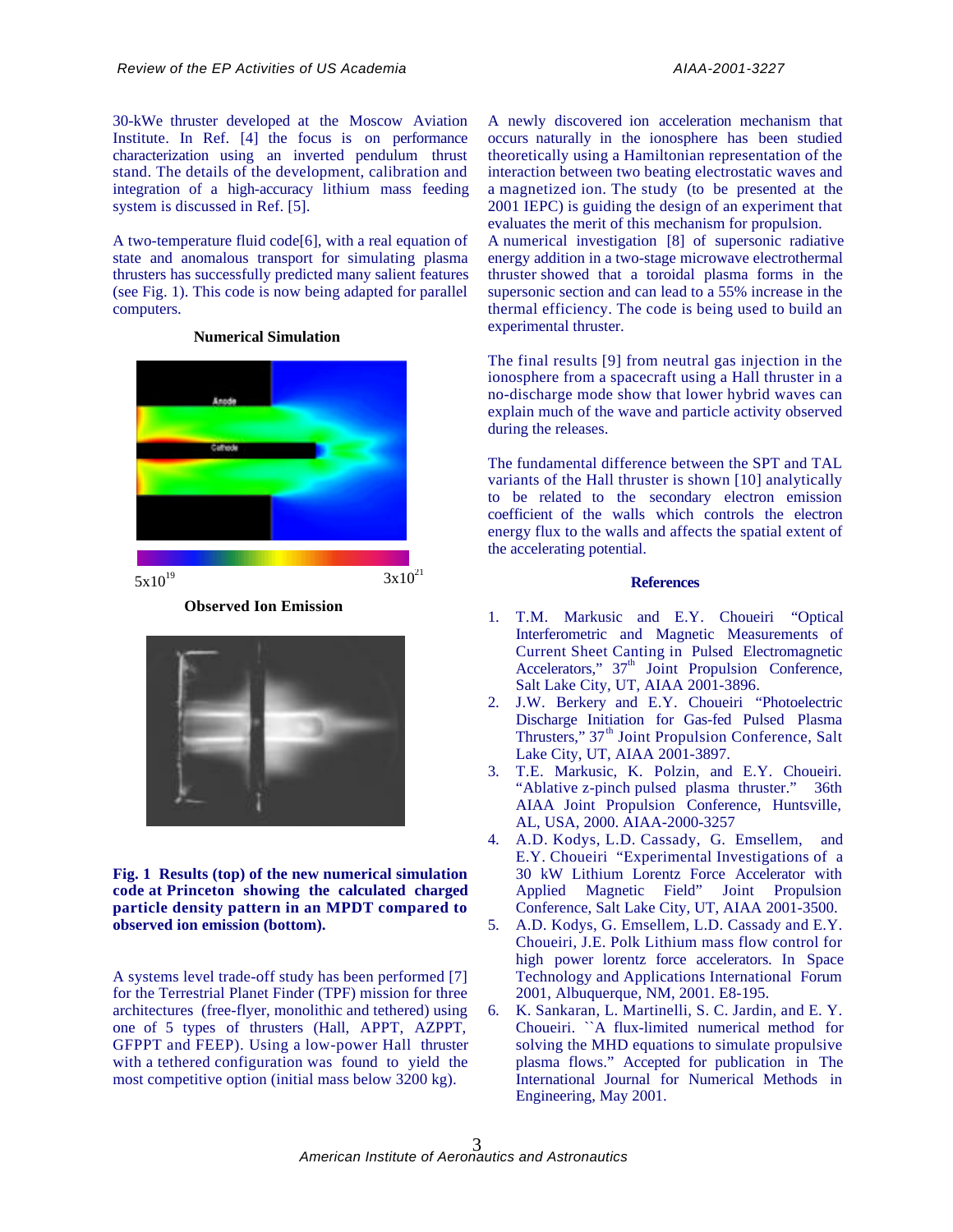- 7. K.A. Polzin, E.Y. Choueiri, P.Gurfil, and N.J. Kasdin "Comparative Study of Plasma Propulsion Requirements for TPF Architectures," ,"  $37<sup>th</sup>$  Joint Propulsion Conference, Salt Lake City, UT, AIAA 2001-3645.
- 8. V.P. Chiravalle, R.B. Miles, and E.Y. Choueiri. Numerical simulation of microwave sustained supersonic plasmas for application to space propulsion. In 39th AIAA Aerospace Sciences Meeting and Exhibit, Reno, NV, 2001. AIAA-2001-0962
- 9. E.Y. Choueiri, V.N. Oraevsky, V.S. Dokukin, A.S. Volokitin, S.A. Pulinets, Yu.Ya. Ruzhin, and V.V. Afonin. Observations and modeling of neutral gas releases from the APEX satellite. Accepted for Publication in The Journal of Geophysical Research, Space Physics, May 2001.
- 10. E.Y. Choueiri "Fundamental Differences between the SPT and the TAL,"  $37<sup>th</sup>$  Joint Propulsion Conference, Salt Lake City, UT, AIAA 2001-3504.

# *Princeton University*

*Nathaniel Fisch and. Yevgeny Raitses Princeton Plasma Physics Laboratory Princeton, NJ 08544 fisch@pppl.gov*

Fundamental issues of Hall thrusters are explored at PPPL, including the control of the accelerating electric field, plasma instabilities in the acceleration region, and scaling limitations for low-power applications. As a part of these efforts, we proposed, developed, and studied a number of non-conventional Hall thruster configurations including a segmented electrode Hall thruster and a cylindrical Hall thruster.

The segmented electrode Hall thruster uses emissive or low-emissive electrodes to localize the electric field in the region of the focusing concave magnetic field. Such a localization of the acceleration region with an increased axial electric field should reduce both plume divergence and power losses, thereby increasing the lifetime of Hall thrusters. We have reported a reduction in plume divergence through the use of low-emissive segmented electrodes.

To understand better this effect, a series of comprehensive probe measurements of plasma potential and electron temperature inside the thruster channel was conducted during the last year. These studies were facilitated by the successful development of a highspeed probe actuation system and low-sputtering segmented electrodes, which gave reliable and reproducible thruster operation and measurements. Recent results demonstrated that a single low-emissive segmented electrode, which is placed on the inner channel wall near the channel exit, shifts most of the

voltage drop to upstream of the channel exit. The plume divergence reduction in this thruster configuration is most likely associated with the concave focusing magnetic field distribution in the discharge chamber compared to conventional thrusters that have a significant portion of the voltage drop outside the thruster channel. We believe this promising design methodology can be implemented on commercial Hall thrusters readily.

Our interest in the cylindrical Hall thruster stems from the fact that this configuration has a larger channel volume-to-surface ratio than conventional coaxial thrusters. As such, the cylindrical Hall thruster should have lower wall losses and, as a result, reduced erosion of the channel and decreased heating of the magnetic circuit. These issues are, in particular, critical for micro-Hall thrusters. A set of experiments with a 9-cmdiameter laboratory-model cylindrical Hall thruster illustrated the importance of having a cusp magnetic field distribution in order to obtain performance comparable with coaxial Hall thrusters at sub-kilowatt power levels. The important feature of this thruster is its quiescent operation over a broad range of input parameters and the absence of low-frequency discharge oscillations. A scaled-down 3-cm-diameter cylindrical Hall thruster has been recently operated successfully at the power range of 50-300 W. This engine was observed to bifurcate into two operating regimes, with an abrupt transition from quiet and stable operation to unsteady operation.

# **Recent Publications**

- 1. Y. Raitses, L. A. Dorf, A. A. Litvak and N. J. Fisch, *Plume reduction in segmented electrode Hall thruster,* Journal of Applied Physics **88** (3), 1263-- 1270 (August, 2000).
- 2. N. J. Fisch, Y. Raitses, L. A. Dorf and A. A. Litvak, *Variable Operation of Hall thruster with Multiple Segmented Electrodes,* Journal of Applied Physics **89** No. 4, 2040--2046 (February, 2001).
- 3. Fruchtman and N.J. Fisch, Variational Principle for Optimal Accelerated Neutralized Flow, Physics of Plasma **8**, 56--58 (January, 2001).
- *4.* Fruchtman, N.J. Fisch, and Y. Raitses, *Control of the Electric Field Profile in the Hall Thruster,* Physics of Plasma **8**, 1048--1056 (March, 2001).
- 5. Litvak and N. J. Fisch, *Resistive Instabilities in Hall Current Plasma Discharge,* Physics of Plasma **8**, 648--651 (February, 2001).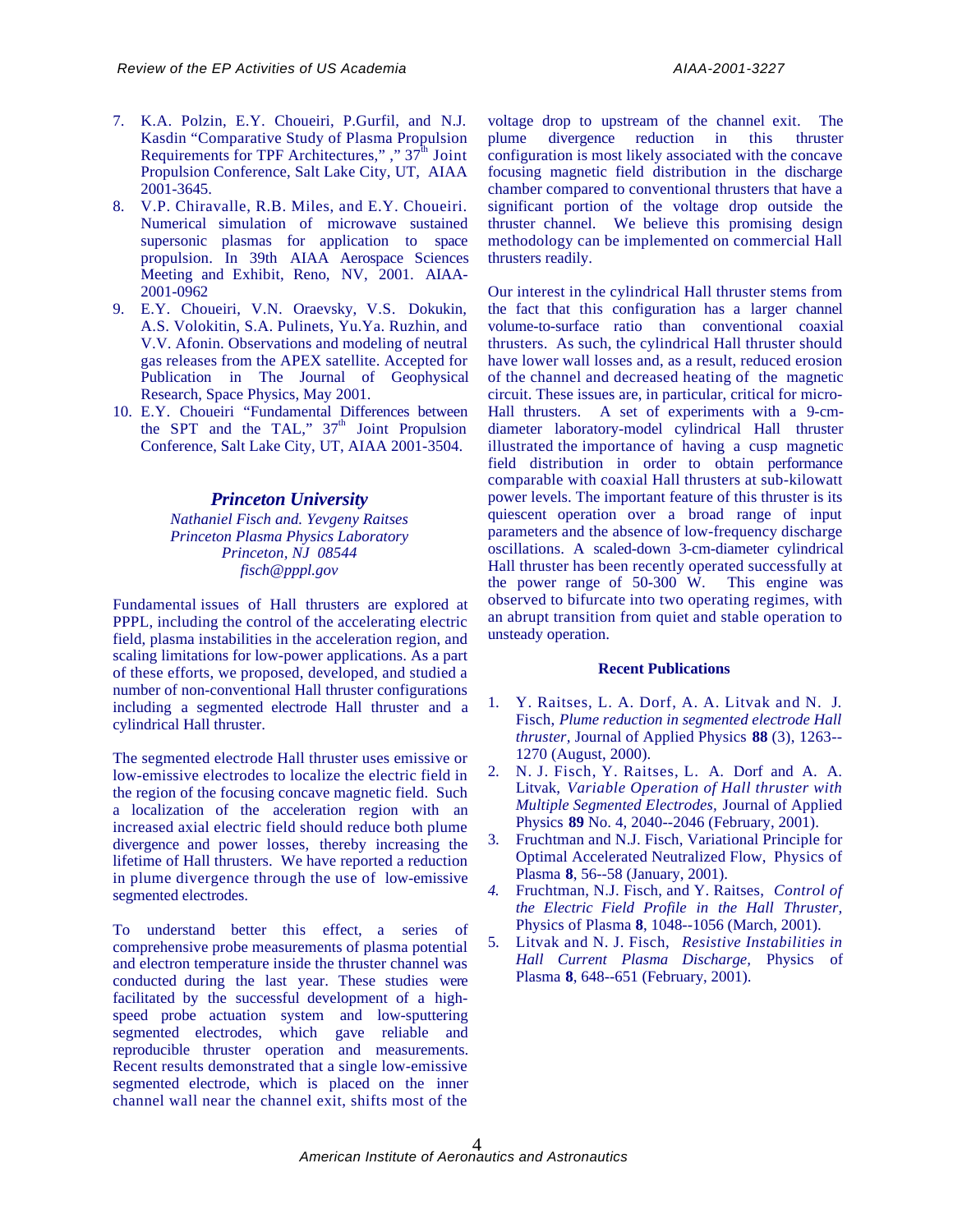# **Stanford University**

*Mark Cappelli Department of Mechanical Engineering Stanford, California 94305-3030 capp@navier.stanford.edu*

Research at Stanford University is aimed at developing an understanding of crossed-field electron migration in Hall thrusters [1]. Using extensive measurements of the time-averaged plasma properties in the discharge channel, including laser-induced fluorescence measurements of neutral and ionized xenon velocities and various electrostatic probe diagnostics, the Stanford team is able to determine the effective Hall parameter,  $\left(\begin{array}{c}\right)_{\text{eff}}$  the inverse of which is a measure of the crossed-field electron mobility. These values are then compared to the classical (collision-driven) Hall parameters expected for a quiescent, magnetized plasma. The results indicate that in the vicinity of the anode, where there are fewer plasma instabilities, the electron transport mechanism is found to be in agreement with a "classical" model based on elastic electron collisions with the background neutral xenon. However, they find that in the vicinity of the discharge channel exit, where the magnetic field is the strongest and where there are intense fluctuations in the plasma properties, the inferred Hall parameter departs from the classical value. While it is found to be closer to the Bohm value of  $e_{\text{eff}} = 16$ , the results are also found to be strongly dependent on the electron shear rate, , as shown in Fig. 2. These results provide support for a simple model for the Hall parameter (and hence electron mobility or conductivity) that is based on the scalar logarithmic addition of the fluctuation (Bohm) – induced electron mobility and its reduction due to shear, and this model is now being integrated into Hall thruster simulations. While the exact mechanism for this shear-flow induced reduction in the mobility is not yet well understood, the results draw attention to the possible role that shear flow has on reducing turbulent fluctuations in plasma density in the near exit region of the discharge.

Researchers at Stanford University are also continuing their investigation of a linear-geometry Hall thruster with an open electron-drift [2]. The performance of the original linear-thruster prototype has been verified by direct thrust measurements and by laser-induced fluorescence velocimetry. The thruster produced 3 mN of thrust at 14% efficiency, at non-optimum operating conditions. A second linear-thruster, incorporating design improvements to the gas-injection system, anode, and magnetic circuit, can operate at high specificpower and higher efficiencies for longer periods of time. A time-resolved ion-plume study of this thruster shows propellant-utilization over 80% and "breathing" oscillations identical to those of co-axial Hall thrusters.



*E x B* Electron Flow Shear Rate (10<sup>8</sup> s-1) *ExB Electron Flow Shear Rate (103 s-1)*

**Fig. 2 Comparison of additive collision frequency model to experimental and classical inverse Hall parameter profiles at various axial locations within the discharge channel. The exit plane is at an axial location of**  $x = 0$  **mm, and the anode is at**  $x = -80$ **mm.**

In order to understand transport and ionization mechanisms in Hall thrusters, the Stanford team has also developed a model for the electron energy distribution function (EEDF) in the channel, based on a numerical solution of a zero-dimensional Boltzmann transport equation. This model, which considers elastic and ionizing collisions, and electron loss to the insulator channel, is used to study inelastic processes in the plasma. Secondary electrons from ionizing collisions and wall-loss collisions are also included. The model takes experimentally determined plasma parameters as inputs and returns the EEDF and the wallsheath potential at each point in the channel. The model examines the impact of the experimentally-determined electron mobility (described above) on the evolving EEDF within the channel. An important finding from these numerical studies is that wall loss collisions are insignificant to cross-field electron transport. The wallsheath potentials and resultant wall-loss rates, calculated from local electron conservation, generally agree well with simple charge-balance models, except where this model predicts sheath collapse. The EEDF model, in conjunction with new experimental data and/or simulation results, will be used to investigate novel thruster wall materials.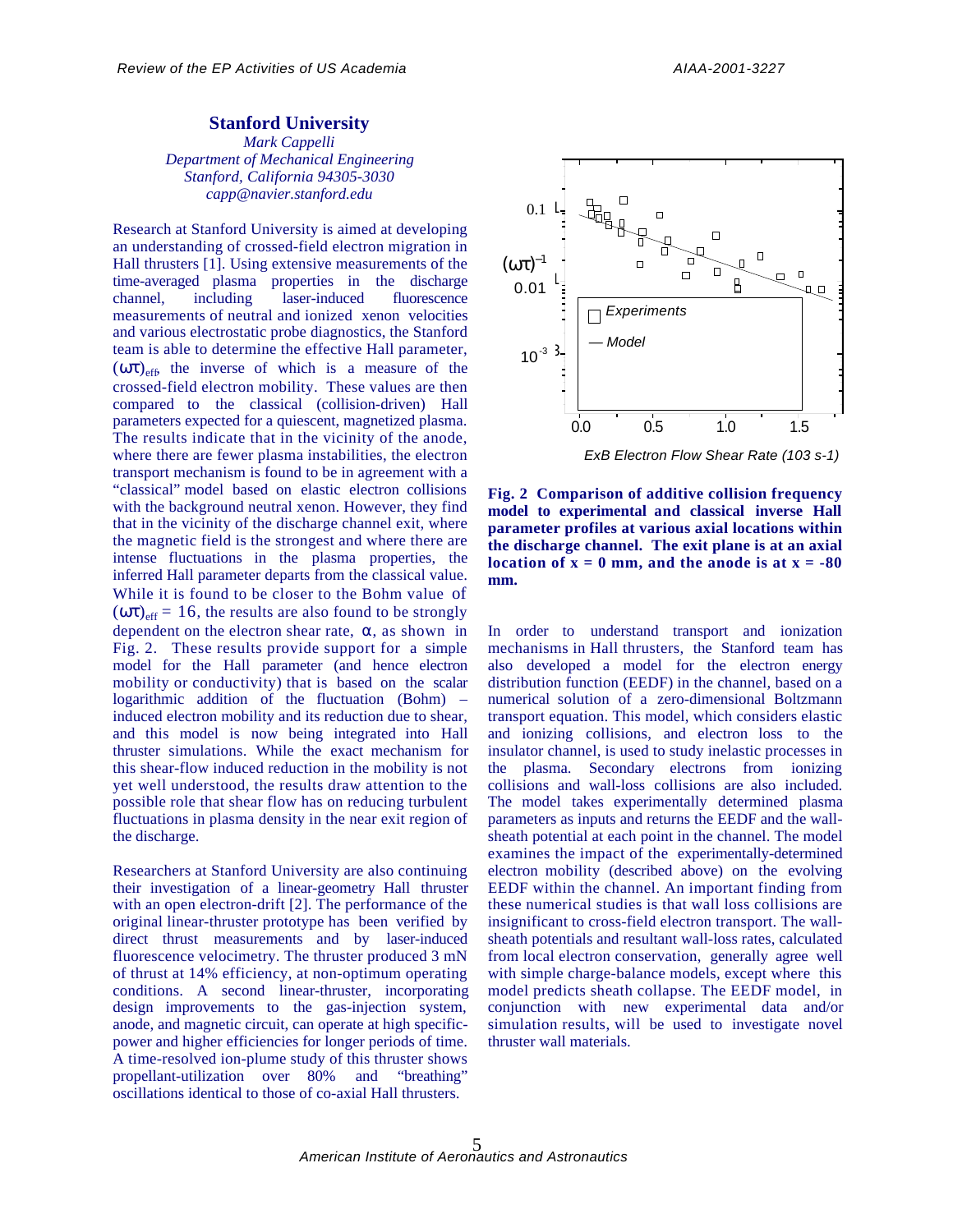# **References**

- 1. N.B. Meezan, W.A. Hargus, Jr., and M.A. Cappelli, "The Anomalous Electron Mobility in a Coaxial Hall Discharge Plasma," Phys. Rev. E **63**, 026410, 2001.
- 2. D. P. Schmidt, N. B. Meezan, W. A. Hargus Jr. and M. A. Cappelli, "A Low-Power, Linear-Geometry Hall Plasma Source with an Open Electron-Drift," Plasma Sources Sci. Tech. **9**, 68, 2000.
- 3. J. M. Fife, M. Martinez-Sanchez, and J. Szabo, "A Numerical Study of Low-Frequency Discharge Oscillations in Hall Thrusters," AIAA paper no. 97- 3052, *33rd AIAA Joint Propulsion Conference and Exhibit*, July 6-9, 1997, Seattle, WA.

# **Texas Tech University**

*James Dickens Department of Electrical Engineering Texas Tech University Lubbock, TX 79409 james.dickens@ttu.edu*

Electric propulsion research at Texas Tech University has been in two areas. The first is low-cost higher performance power processing and control for electric propulsion devices (both Hall and gridded ion thrusters). This research has been focused on improving PPU topologies by reducing complexity and increasing reliability. Novel operating schemes have also been explored to reduce the number of required supplies and switches.

Another area of research has been the development of a low-power TAL Hall effect thruster. The goal of this research is to determine scaling properties for low-power operation of TAL thrusters and limitations of materials and magnetic circuits required for operation. A laboratory model TAL, shown in Fig. 3, has been built and successfully operated at power levels from 50-1000 W.

During the design process, a full 3-D magnetic field simulation was used to optimize the magnetic field profile and magnetic circuit. The results of these profile and magnetic circuit. simulations were verified with magnetic field strength recordings within the thruster volume. In addition, thermocouples were placed in the magnetic field coils and on all magnetic field components to obtain temperature profiles at various operating points. These data will be used to more accurately assess the required material properties of the magnetic field coil wire and magnetic circuit components.

The thruster and PPU testing was conducted in TTU's cryo-pumped vacuum facility, shown in Fig. 4. The

test chamber ( $>$ 20 m<sup>3</sup> volume) has a base pressure of  $1x10<sup>-8</sup>$  Torr and can maintain an operating pressure of  $5x10^{-6}$  Torr at low to medium thruster power levels (50-500 W).



**Fig. 3 Low-power TAL.**



**Fig. 4 TTU vacuum facility.**

# **University of Illinois at Urbana-Champaign**

*Rodney Burton Dept. of Aeronautical and Astronautical Engineering Urbana, Illinois 61801-2935 rburton@uiuc.edu D. M. King, J. Laystrom, D. Carroll, W. Solomon CU Aerospace L.L.C., Urbana, IL*

Research is being performed in several areas concerning pulsed plasma thruster operation and diagnostics. PPT-10 is a coaxial, low mass, electrothermal, breech-fed PPT with a conical Teflon<sup>™</sup> fuel cavity and a centrally located Unison spark plug (Fig. 5). Performance characteristics are investigated with diagnostic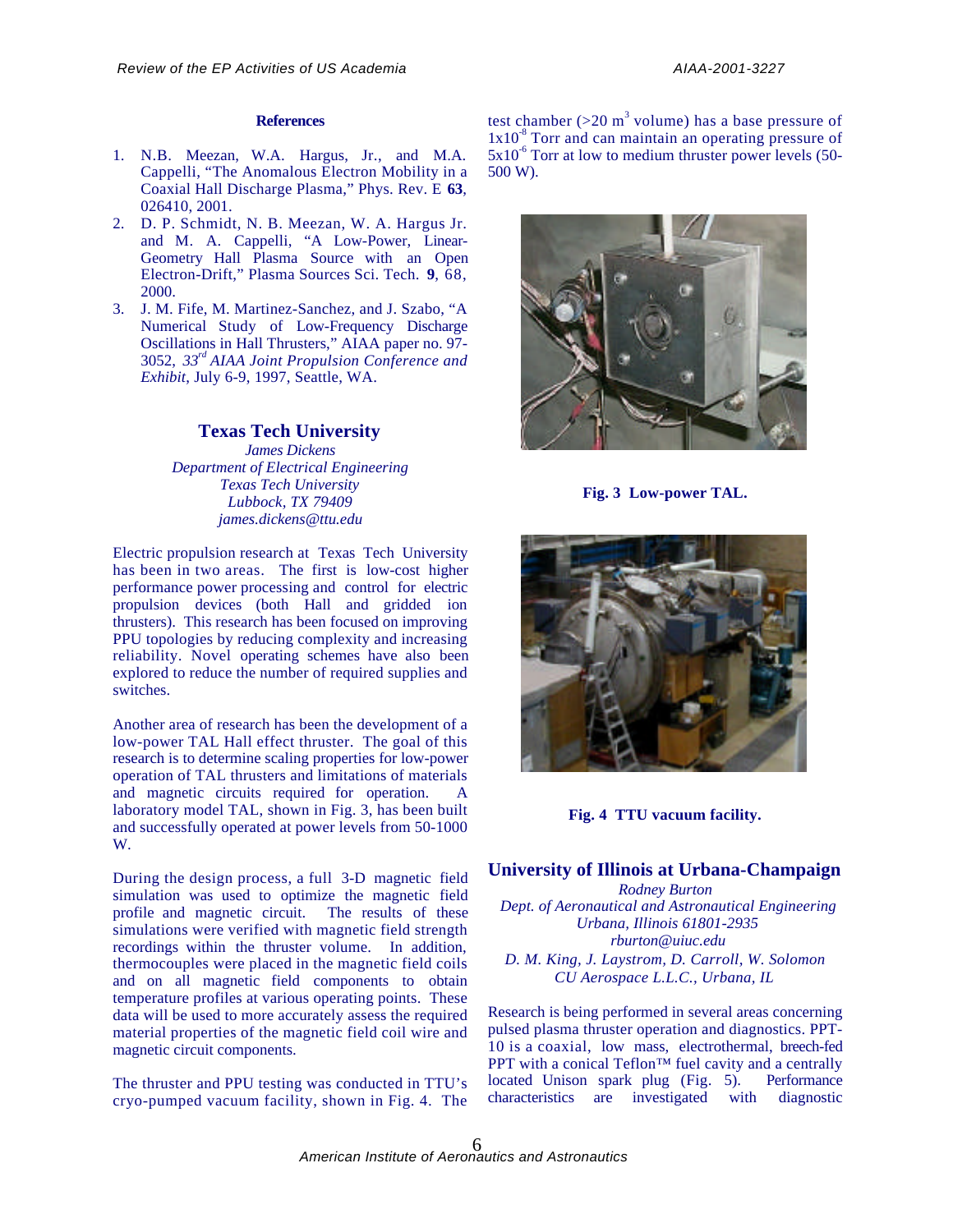measurements including thrust, specific impulse, current, capacitor voltage, and mass loss. PPT-10.1 is a coaxial electrothermal breech-fed thruster with an improved geometry, producing a higher electromagnetic<br>thrust fraction, It has a high, shot-to-shot It has a high, shot-to-shot repeatability and is currently being developed to produce an impulse bit of 25mN-s/J at a specific impulse of 1000 s.

PPT-7 is a coaxial electrothermal thruster with a cylindrical Teflon™ fuel chamber in a rectangular housing designed to investigate the effects of geometry<br>and energy on performance.<sup>1</sup> Geometric variables and energy on performance.<sup>1</sup> include the length of the exposed fuel and diameter of the fuel chamber, the shape of the nozzle and taper angle of the fuel chamber. The capacitor energy is also varied to determine the optimum level. The thruster is fired using a nozzle-mounted, semiconductor spark plug and mica capacitors. Diagnostic measurements including current, capacitor voltage, thrust, mass loss and temperature are used to estimate thruster efficiencies and performance. Thermal modeling as well as thrust measurements away from the baseline were performed. For the baseline design using a 35-mm-long cylindrical chamber with a 14-mm-diameter nozzle fired at 50 J, the average specific thrust is  $36 \mu$ N-s/J at a specific impulse of 450 s. The measured data agree well with a Two-Stream model of PPT operation.2



**Fig. 5 PPT-10.**

Herriot cell interferometry is being performed in conjunction with the Air Force Research Laboratory (Fig. 6). Introduction of a Herriot cell to a quadrature heterodyne interferometer increases the signal to noise ratio for both electron and neutral density measurements, without sacrificing spatial resolution of the system. System evaluation has been performed on both parallel plate and coaxial PPTs. Currently the system has been upgraded to use two laser frequencies for separation of electron and neutral densities during the thruster pulse. Combining this with the Herriot cell allows measurement of both electron and neutral

densities on AFRL microPPTs. Advantages of this non-intrusive technique also include insensitivity to EMI. These data are being used to explore spacecraft contamination issues and validate modeling efforts.



**Fig. 6 Herriot cell inteferometry.**

#### **References**

- 1. F. Rysanek and R. L. Burton, "Effects of Geometry on a Coaxial Pulsed Plasma Thruster," AIAA paper 2000-3429, 36th Joint Propulsion Conference, July 2000.
- 2. Burton, R. L., Rysanek, F., Antonsen, E. A., Wilson, M. J., and Bushman, S. S., "Pulsed Plasma Thruster Performance for Microspacecraft Propulsion," AIAA Progress Series, Micropropulsion for Small Spacecraft, M. Micci, ed., Chapter 13, 2000.
- 3. E. L. Antonsen, R. L. Burton, S. F. Engelman, G. G. Spanjers, " Herriott Cell Interferometer for Unsteady Density Measurements in Small Length Scale Thruster Plasmas," AIAA paper 2000-3431, 36th Joint Propulsion Conference, July 2000.

# **University of Michigan** *Iain Boyd*

*Department of Aerospace Engineering Ann Arbor, MI 48109-2140 iainboyd@umich.edu*

Our research involves the development of advanced computer models for plasma and gas flows of electric propulsion (EP) systems. We are developing models of EP devices to aid in thruster design and to assess lifetime issues. We are also developing models of the plumes from EP devices partly to validate the device models, but also for assessment of spacecraft integration issues. Our research is sponsored by AFOSR, NASA Glenn Research Center, the Air Force Research Laboratory, the TRW Foundation, the Aerospace Corporation, and DOE. A brief summary of our current work is given below.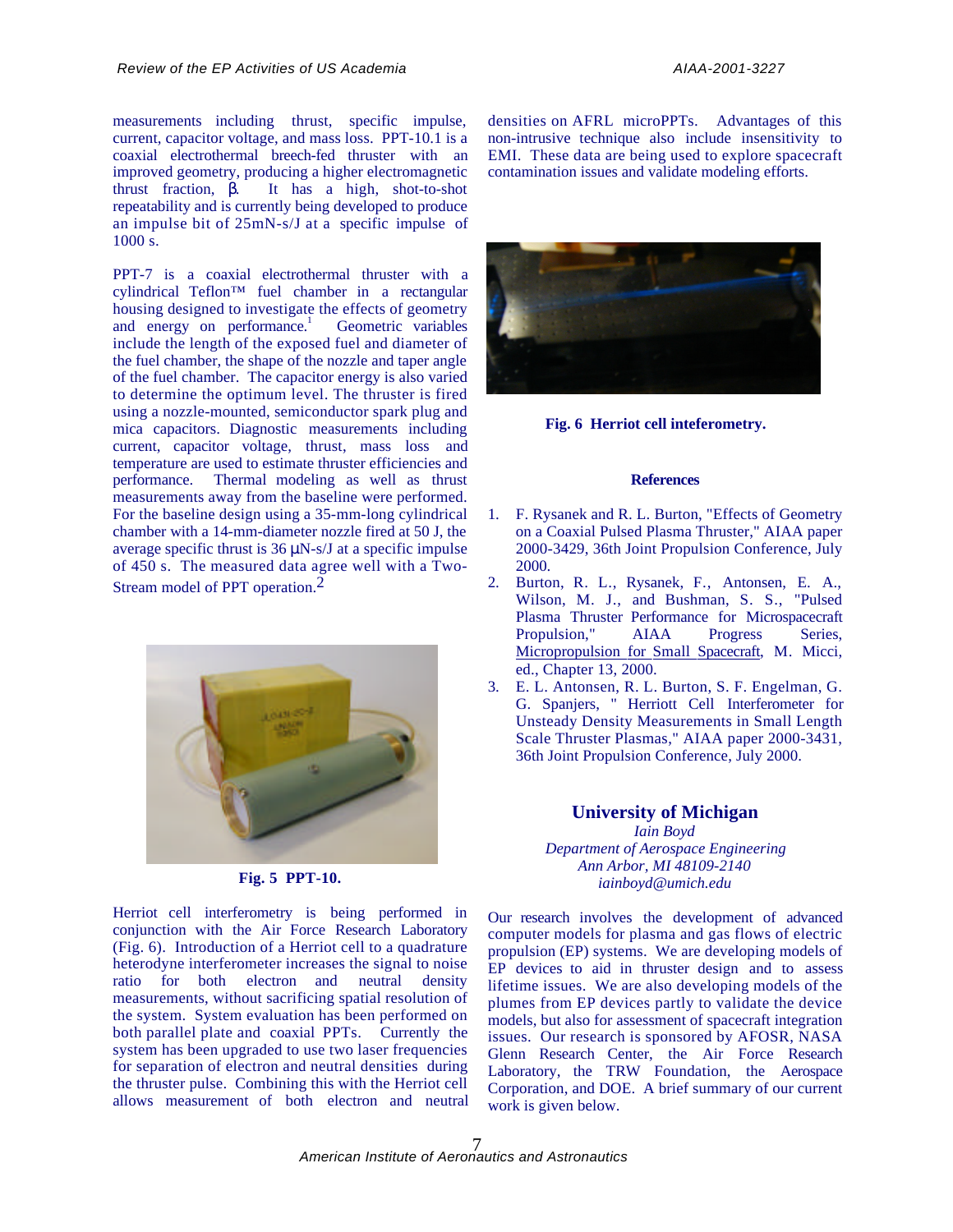## **Pulsed Plasma Thrusters**

- a) A kinetic model of the Teflon™ ablation process created by a discharge plasma was developed that uses a multi-layer approach. Previous modeling had assumed the ablation occurs into vacuum. See Refs. 1 and 2 for details.
- b) The performance of the AZ-PPT developed at Princeton University was modeled by modifying our previous model of an electro-thermal PPT. The model was subsequently used to identify optimized configurations for the AZ-PPT [3].
- c) Plasma acceleration in the oscillating electromagnetic field of a micro-PPT developed at AFRL was modeled using a particle approach [4].
- d) A model was developed to try to explain charring of the Teflon propellant face observed experimentally on micro-PPT's developed at AFRL [5]. Figure 7 shows a comparison of the model prediction of Teflon ablation rate with a photograph of the charred propellant face.



**Fig. 7 Charring on the propellant face of a micro-PPT (contours show predicted ablation rate as a function of radius (x) and time (y) with blue being the lowest rate).**

# **Hall Thrusters**

- a) A 2-D, unsteady model of the acceleration channel and near-field plume is under development [6,7] to simulate the P5 Hall thruster.
- b) Effects of new elastic collision cross sections on the plume of the BPT-4000 Hall thruster was studied in collaboration with SAIC and AFRL [8].
- c) 2-D presheath structures in the acceleration channel were modeled using a hydrodynamic approach [9].

d) A review of measurements, computational methods, and theory was conducted for sputtering of spacecraft materials by xenon ions [10].

#### **Ion Thrusters**

- a) Grid optics analysis software is being developed for NASA Glenn Research Center [11].
- b) Analysis of the UK-T5 triple-grid optics was completed [12].
- c) A preliminary model was developed to describe the plume from a hollow cathode [13].

#### **References**

- 1. Keidar, M., Boyd, I., and Beilis, I., "On the Model of Teflon Ablation in an Ablation Controlled Discharge," *Journal of Physics D*, 34, 2001, p. 1675.
- 2. Keidar, M., et al, "Vaporization of Heated Materials into Discharge Plasmas," *Journal of Applied Physics*, 89, 2001, p. 3095.
- 3. Keidar, M., et al., "Performance Optimization Study of the Ablative Z-Pinch Pulsed Plasma Thruster," AIAA-2001-3898, July 2001.
- 4. Keidar, M. and Boyd, I.D., "Electromagnetic Effects in the Near Field Plume of a Pulsed Plasma Thruster," AIAA Paper 2001-3638, July 2001.
- 5. Keidar, M., et al., "Analysis of Teflon Surface Charring in a Micro-Pulsed Plasma Thruster," IEPC-01-155, October 2001.
- 6. Koo, J., Boyd, I., Haas, J., and Gallimore, A., "Computation of the Interior Flow of a 2kW-Class Hall Thruster," AIAA Paper 2001-3321, July 2001.
- 7. Koo, J. and Boyd, I.D., "Hall Thruster modeling With Multiply Charged Ions," IEPC Paper 01-52, October 2001.
- 8. Katz, I., et al., "A Hall-Effect Thruster Plume Model Including Angle-Dependent Elastic Scattering," AIAA Paper 2001-3355, July 2001.
- 9. Keidar, M. and Boyd, I., "Two-Dimensional Presheath Structures in Hall Thrusters," IEPC Paper 01-62, October 2001.
- 10. Boyd, I. and Falk, M., "A Review of Spacecraft Material Sputtering by Hall Thruster Plumes," AIAA Paper 2001-3353, July 2001.
- 11. Emhoff, J. and Boyd, I., "Modeling Erosion and Backstreaming Ions in the Optics of the NSTAR Thruster," IEPC Paper 01-79, October 2001.
- 12. Boyd, I. and Crofton, M., "Grid Optics Analysis of the T5 Thruster," AIAA Paper 2001-3781, July 2001
- 13. Crofton, M. and Boyd, I., "Plume Measurements and Modeling Results for a Hollow Cathode Micro-Thruster," AIAA Paper 2001-3795, July 2001.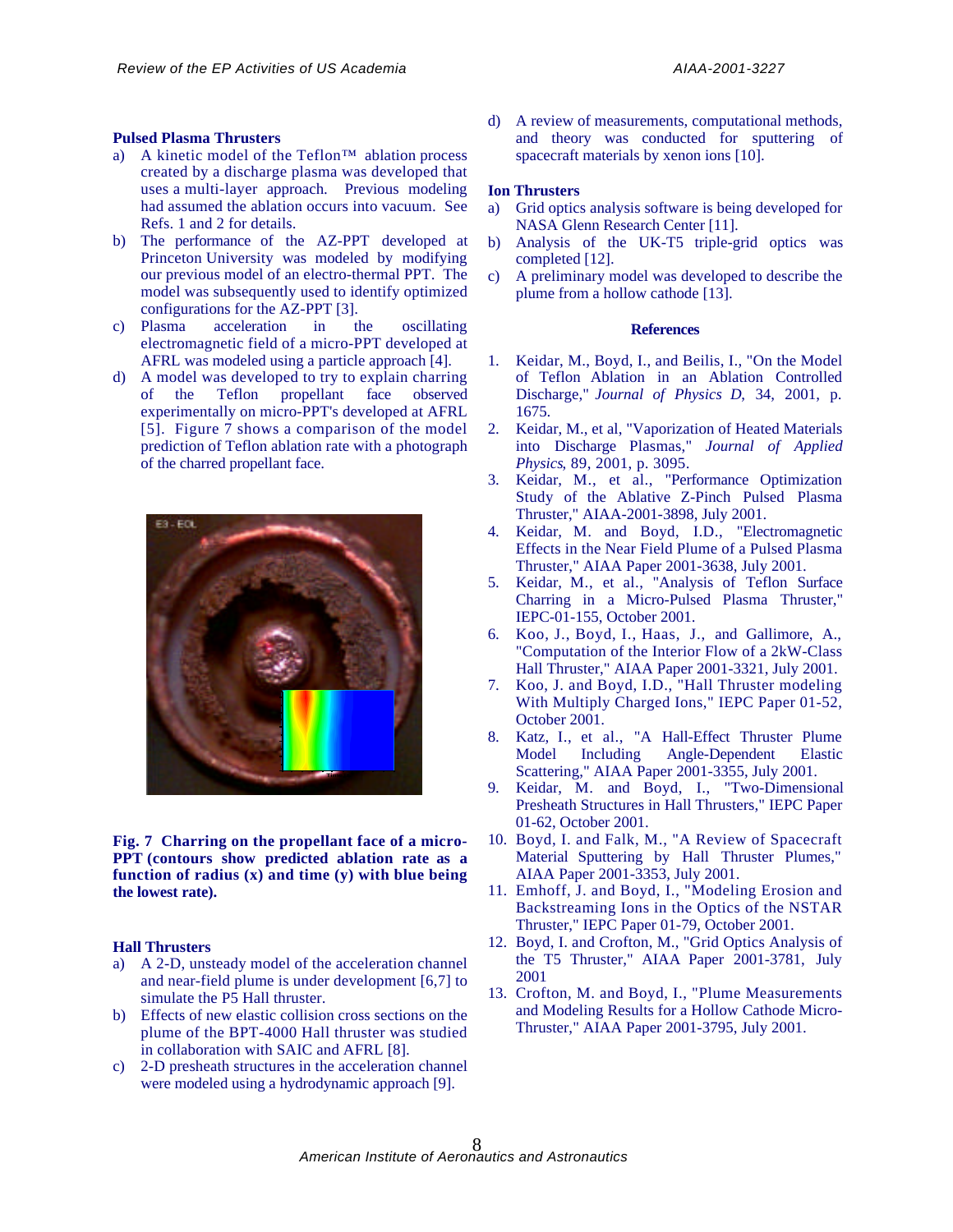# *University of Michigan*

*Alec Gallimore Department of Aerospace Engineering Ann Arbor, MI 48109-2140 alec.gallimore@umich.edu*

Over the past year, the Plasmadynamics and Electric Propulsion Laboratory (PEPL) has conducted a wide array of electric propulsion research activities that were sponsored by the AFOSR, NASA Glenn Research Center, NASA Marshall Space Flight Center, and The Michigan Technic Corporation. Graduate student support was provided by the Air Force Palace Knight Program, the Department of Energy, and the National Science Foundation. PEPL also participated in the qualification processes of commercial Hall thrusters. A summary of our work follows.

Use of a high-speed reciprocating probe system (HARP), with a discharge chamber residence time <100 msec, to measure Te, Ne, vacuum and thruster-on magnetic field, plasma potential, and Hall current within the discharge chamber of the P5 Hall thruster (AIAA-2001-3507). Through the use of HARP we have been able to provide unprecedented insight on the acceleration and ionization mechanisms present in closed-drift Hall thrusters.

Our P5 Hall thruster was operated at low voltage (100-150 V) to serve as a plasma source for emulating the ionosphere for the evaluation of barewire electro-dynamic tether (EDT) configurations (AIAA-2001-3337).\* This technique captured many of the voltage-current characteristics observed in space on Shuttle flights.<sup>1</sup>

We are continuing our work on Field Emitter Array Cathodes (FEACs) for small EP thrusters and EDTs. We tested a 50,000-tip FEAC from SRI, Inc. at  $3x10<sup>-8</sup>$  Torr in preparation for future tests at elevated pressures and in a tenuous plasma.\*

We are initiating a proof-of-concept test of our Two-Wavelength Simultaneous Laser Induced Fluorescence (TWS-LIF) technique for characterizing Hall thruster discharge chamber erosion

We increased the xenon pumping speed of the 6 m by 9 m Large Vacuum Test Facility (LVT) from 140,000 l/s to 245,000 l/s by installing three internal cryopumps.

Utilizing a state-of-the-art 3-D magnetic field code, we were able to design and build the two-stage P5- 2 Hall thruster and the Linear Gridless Ion

j

Thruster.<sup>†</sup> The P5-2 (IEPC-01-36) utilizes a  $LaB<sub>6</sub>$ emitting electrode while the LGIT (AIAA-2001- 3649) uses a hollow-cathode in its ionization stage. We studied the effects of chamber pressure on Hall thruster performance and plume measurements with our P5 Hall thruster.

In collaboration with the Air Force Research Laboratory and Busek, we have initiated a program to investigate issues associated with clustering Hall thrusters.

We performed near-field and internal laser-induced fluorescence measurements of an NSTAR-derivative ion thruster (see Highlight below).

# **Research Highlight: LIF Investigation of Ion Thruster Discharge Cathode Assembly Erosion**

NASA-supported research at the PEPL has focused on investigating Discharge Cathode Assembly (DCA) erosion using laser-induced fluorescence (LIF). An NSTAR-derivative, 30-cm ion thruster was modified to provide optical access for this investigation. We have performed three-component LIF ion (Xe II) velocimetry and have successfully interrogated Xe, Mo, and W neutral species as well.

Tungsten LIF data taken across the face of the unkeepered discharge cathode corresponded well with erosion patterns observed after the 2000-hr NSTAR wear test. LIF measurements made with Mo also corroborated erosion patterns observed in an 8200-hour test with a keepered DCA. Maps of neutral and singlyionized xenon particles downstream of the keepered and unkeepered cathode allowed for a physical portrait of the erosion processes to be rendered. Such a portrait is shown as Fig. 8 for a keepered  $DCA$ <sup>2</sup> Here the zones of ion production and convection are illustrated on the basis of LIF measurements.

By combining ion energy distributions measured by LIF, estimated cathode/keeper sheath potentials, and W/Mo sputtering data, one can determine if Xe II impingement alone can account for the W and Mo erosion observed in the 2000-hr and 8200-hr wear tests, respectively. Figure 9 shows the Xe II number densities required to produce the erosion of the Mo keeper observed in the 8200-hr wear test as a function of incident ion energy and angle. The shaded box represents a conservative estimate of the range of number densities and energies expected/measured in the near-DCA region of the ion thruster. While Xe II can account for the observed erosion, tests are planned to conduct LIF sweeps for Xe III near the DCA and just downstream of the ion optics, and to use HARP to

j

*<sup>\*</sup> In collaboration with Professor Brian Gilchrist of the Electrical Engineering Department at The University of Michigan*

<sup>†</sup> *Patent Pending*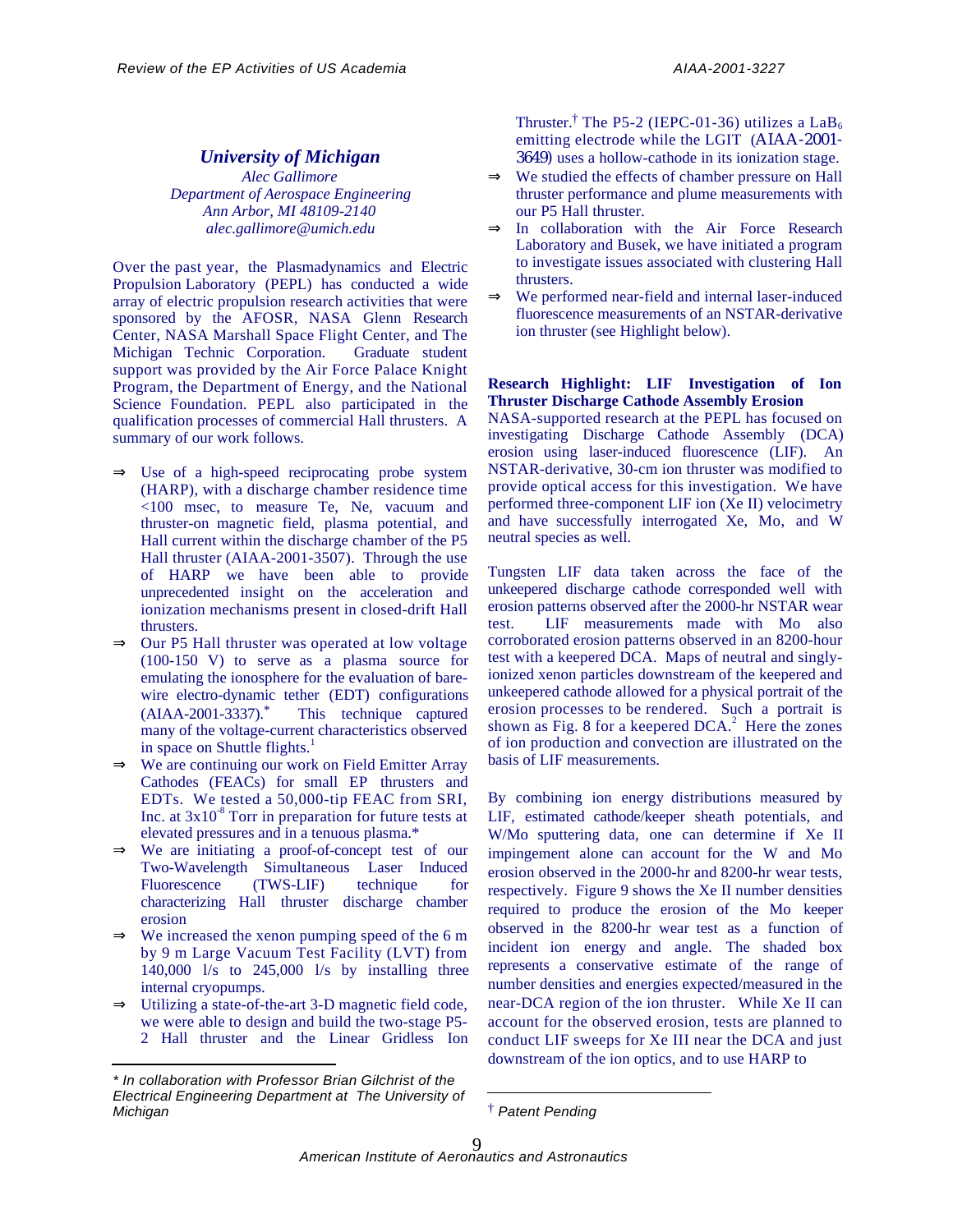

# **Fig. 8 Schematic of proposed Xe II acceleration mechanisms for keepered operation (from Ref. 2).**

make internal and near-field plasma density and plasma potential measurements. NASA Glenn Research Center supports this work under grant NAG3-2216 (J. Sovey and M. Patterson monitors).

#### **References**

- 1. Gilchrist, B.E., Bilen, S. G. and Gallimore, A. D., "Analysis of Chamber Simulations of Long Probes in High-Speed, Dense Plasmas," AIAA 2001-1142, 39<sup>th</sup> AIAA Aerospace Sciences Meeting and Exhibit, Reno, Nevada, Jan. 8-11, 2001.
- 2. Williams Jr., G. J., The Use of Laser-Induced Fluorescence to Characterize Discharge Cathode Erosion in a 30 cm Ring-Cusp Ion Thruster, Ph.D. Thesis, Dept. of Aerospace Eng., The University of Michigan, September 2000.



**Fig. 9 Xe II number densities required for discharge cathode keeper erosion observed in 8200 hr wear test (Ref. 2).**

# **University of Southern California**

Andrew Ketsdever Department of Aerospace and Mechanical Engineering Los Angeles, CA 90089-1191 *andrew\_ketsdever@ple.af.mil*

The University of Southern California nano-Newton, torsional thrust stand has been optimized for operation with several micropropulsion concepts currently being developed. Overall, a design approach was taken that would develop a tool that was simple to construct, operate and maintain. Figure 10 shows a picture of the thrust stand in its current operational configuration. The thrust stand arms shown in Fig. 10 are approximately 25 cm long from the center of rotation, and the stand is symmetric in terms of mass distribution about the pivot point. The present method for detecting angular deflection is to measure a linear displacement at a known radial distance using a linear voltage differential transformer (LVDT). As micro- and nano-Newton thrust levels are approached, the effects of the connections of a thrust stand mounted thruster to its supply infrastructure become increasingly difficult to mitigate. A series of liquid baths are employed to eliminate direct propellant feed and electrical connection to the thruster. In initial tests, a thin walled, 1.0 mm diameter sonic orifice was studied operating in a free molecule regime.<sup>1</sup> Figure 11 shows the thrust stand deflection as a function of the orifice stagnation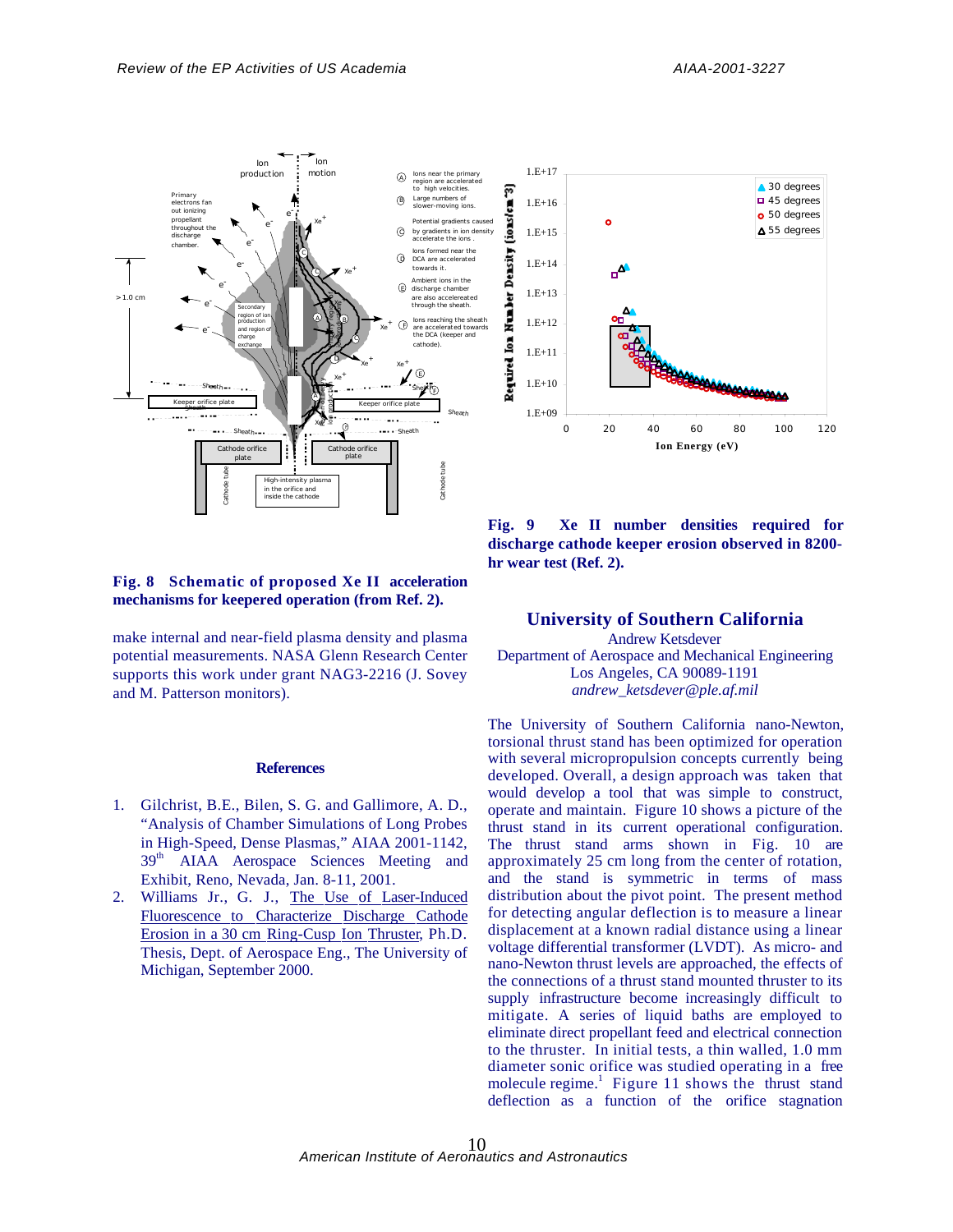pressure. The lowest measured thrust value was 103 nano-Newtons with an accuracy of approximately  $\pm 20\%$ based on the repeatability of the measurements. These results were obtained for steady-state operation of the sonic orifice. Over the range of stagnation pressures investigated, free molecule (FM) analytical results were used to determine the thrust. The FM results have been validated using high-fidelity direct simulation Monte Carlo  $(DSMC)$  numerical modeling.<sup>2</sup> The results have also been investigated as a function of the facility's background pressure. It has been demonstrated that the details of the facility interaction with the thrust stand are critical in accurately determining extremely low thrust levels.<sup>3</sup>



**Fig. 10 USC nano-Newton torsional thrust stand.**

#### **References**

- 1. Ketsdever, A., Green, A., Muntz, E.P., "Momentum flux measurements from under expanded orifices: Applications for microspacecraft systems," AIAA paper 2001-0502,  $39<sup>th</sup>$  AIAA Aerospace Sciences Meeting, Reno, NV, January 2001.
- 2. Alexeenko, A., Levin, D., Gimelshein, S., Ivanov, M., Ketsdever, A., "Numerical and experimental study of orifice flow in the transitional regime," AIAA paper 2001-3072,  $35<sup>th</sup>$  AIAA Thermophysics Conference, Anaheim, CA, June 2001.
- 3. Ketsdever, A., "Facility Effects on Performance Measurements of Micropropulsion Systems," AIAA paper 2001-3335, 37<sup>th</sup> Joint Propulsion Conference, Salt Lake City, UT, July 2001.



**Fig. 11 Thrust stand deflection as a function of orifice stagnation pressure. The minimum thrust measured was 103 nN±20%.**

## **Worcester Polytechnic Institute**

*Nikos Gatsonis Department of Mechanical Engineering Worcester, MA 01609 gatsonis@wpi.edu*

Research at WPI was sponsored by NASA Glenn Research Center, the Massachusetts Space Grant Consortium, and AFOSR. Research activities encompass experimental investigations, plume and device modeling, design of a Shuttle-based electric propulsion experiment and modeling of space jet experiments. A summary of WPI's research projects follows.

#### **Modeling of Pulsed Plasma Thruster Plumes**

WPI has been developing an advanced hybrid (particle/fluid) 3-D computational PPT plume model in order to evaluate potential plume/spacecraft interactions. The code uses unstructured grids and allows spacecraft/thruster geometries to be included. The code uses the Direct Simulation Monte Carlo (DSMC) and a Hybrid-Particle-in-Cell (hybrid-PIC) method. Electric fields are obtained from a Poisson formulation. (IEPC Paper 01-160).

# **Triple Langmuir Probe Measurements in the Plume of a Teflon Pulsed Plasma Thruster**

Along with the computational efforts WPI has been working with NASA GRC on the experimental investigation of PPT plumes. Our recent TLP experiments were conducted in a large vacuum facility. TLP measurements were obtained from the thruster